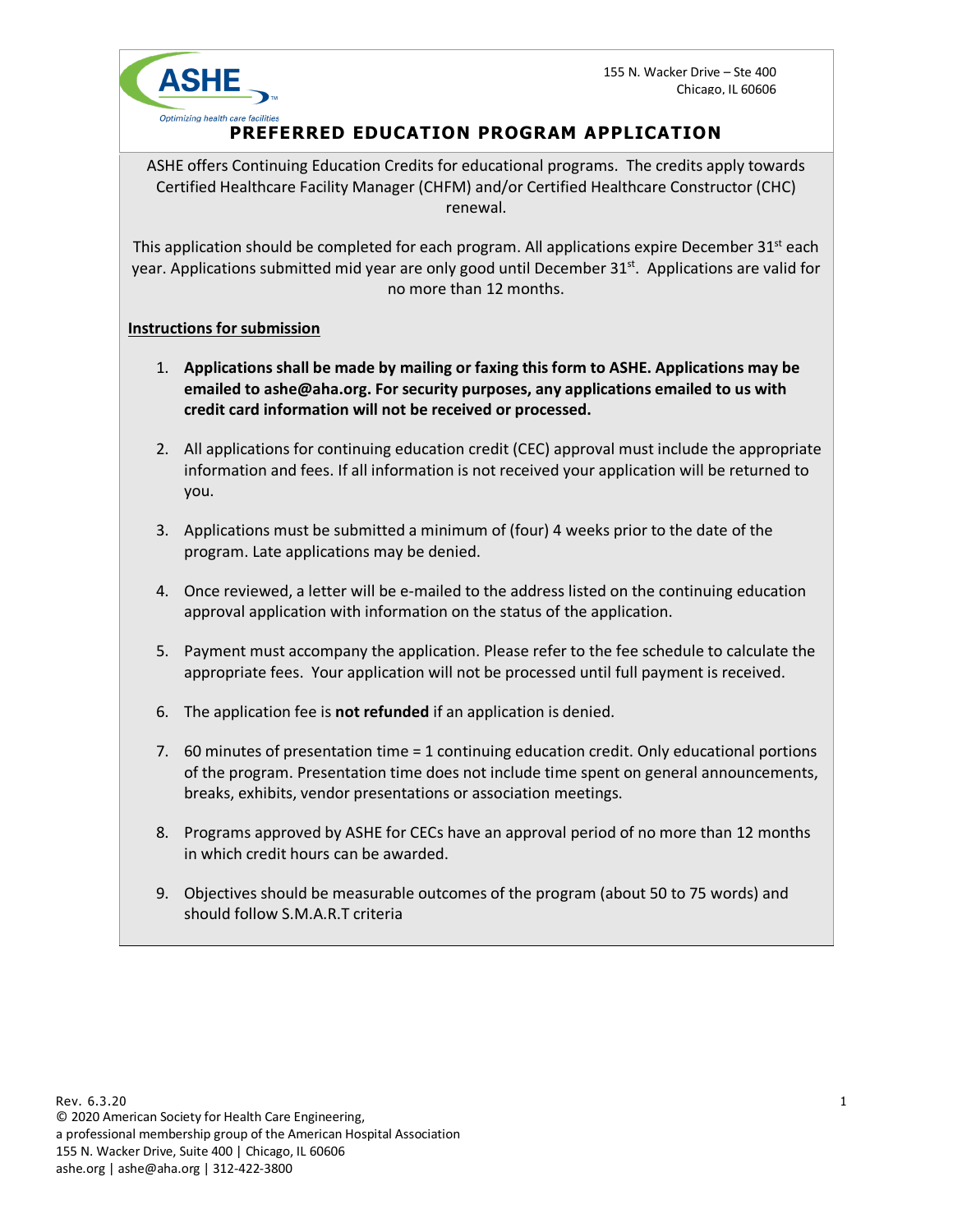155 N. Wacker Drive – Ste 400 Chicago, IL 60606



## **PREFERRED EDUCATION PROGRAM APPLICATION**

## **Terms & Agreement**

Applications approved by ASHE agree to the following terms:

- 1. Program applicants are responsible for monitoring attendance and furnishing each participant with evidence of attendance so that they may receive credit for the program. The retention of records of attendance is the responsibility of the sponsor. ASHE cannot verify an individual's participation in an educational activity. The preferred program provider must retain a copy of attendance for a minimum of 5 years.
- 2. Should a preferred program provider elect not to continue the program, all attendance records shall be submitted to ASHE.
- 3. The following presentation information is required and must be included on the certificate: Content Code(s), Title, Date of Activity, Purpose, Description.
- 4. Approved programs may only use the following statement in marketing for continuing education:

*This program has been approved for a total of \_\_\_\_ continuing education credits toward fulfillment of the requirements of* Certified Healthcare Facility Manager (CHFM) and [or] Certified Healthcare Constructor (CHC) renewal.

- 5. Sales pitches are strictly prohibited. Programs sponsored by companies may only provide announcements or product introductions before or after the contact hours being applied for.
- 6. ASHE affiliated chapter events receive calendar preference. CE applications received that conflict with chapter events within 90 miles may be rejected.
- 7. For multisession conferences, an application and fee must be submitted for each individual session to receive continuing education.
- 8. Approved program may only use the provided "ASHE preferred education program" logo on any marketing materials. Use of the ASHE or AHA logo on any program materials is strictly prohibited.
- 9. Approved program consent to potential program audit by ASHE. Registration fees will be covered for the auditor by the applicant.

To qualify for approval, programs must relate to the content outline categories of the CHC or CHFM examination which can be found in the candidate handbook and application at the following link: https://www.aha.org/career-resources/certification-center

| Content<br>Code     | <b>CHFM Content Outline Category</b> |                                           |  |
|---------------------|--------------------------------------|-------------------------------------------|--|
|                     | Compliance                           |                                           |  |
| 2                   | Planning, Design, and Construction   |                                           |  |
| 3                   | Maintenance & Operations             |                                           |  |
|                     | Finance                              |                                           |  |
| 5                   | Administration                       |                                           |  |
|                     |                                      |                                           |  |
| <b>Content Code</b> |                                      | <b>CHC Content Outline Category</b>       |  |
|                     |                                      | Healthcare Industry Fundamentals          |  |
|                     |                                      | $\sim$ $\sim$ $\sim$ $\sim$ $\sim$ $\sim$ |  |

| . |                                             |  |
|---|---------------------------------------------|--|
|   | Healthcare Industry Fundamentals            |  |
|   | Planning, Design, and Construction          |  |
|   | <b>Process</b>                              |  |
|   | <b>Healthcare Facility Safety-Additions</b> |  |
|   | & Renovations                               |  |
|   | <b>Financial Stewardship</b>                |  |
|   |                                             |  |

Rev. 6.3.20  $\sim$  2.20  $\sim$  2.20  $\sim$  2.20  $\sim$  2.20  $\sim$  2.20  $\sim$  2.20  $\sim$  2.20  $\sim$  2.20  $\sim$  2.20  $\sim$  2.20  $\sim$  2.20  $\sim$  2.20  $\sim$  2.20  $\sim$  2.20  $\sim$  2.20  $\sim$  2.20  $\sim$  2.20  $\sim$  2.20  $\sim$  2.20  $\sim$  2.20  $\sim$  2.20 © 2020 American Society for Health Care Engineering, a professional membership group of the American Hospital Association 155 N. Wacker Drive, Suite 400 | Chicago, IL 60606 ashe.org | ashe@aha.org | 312-422-3800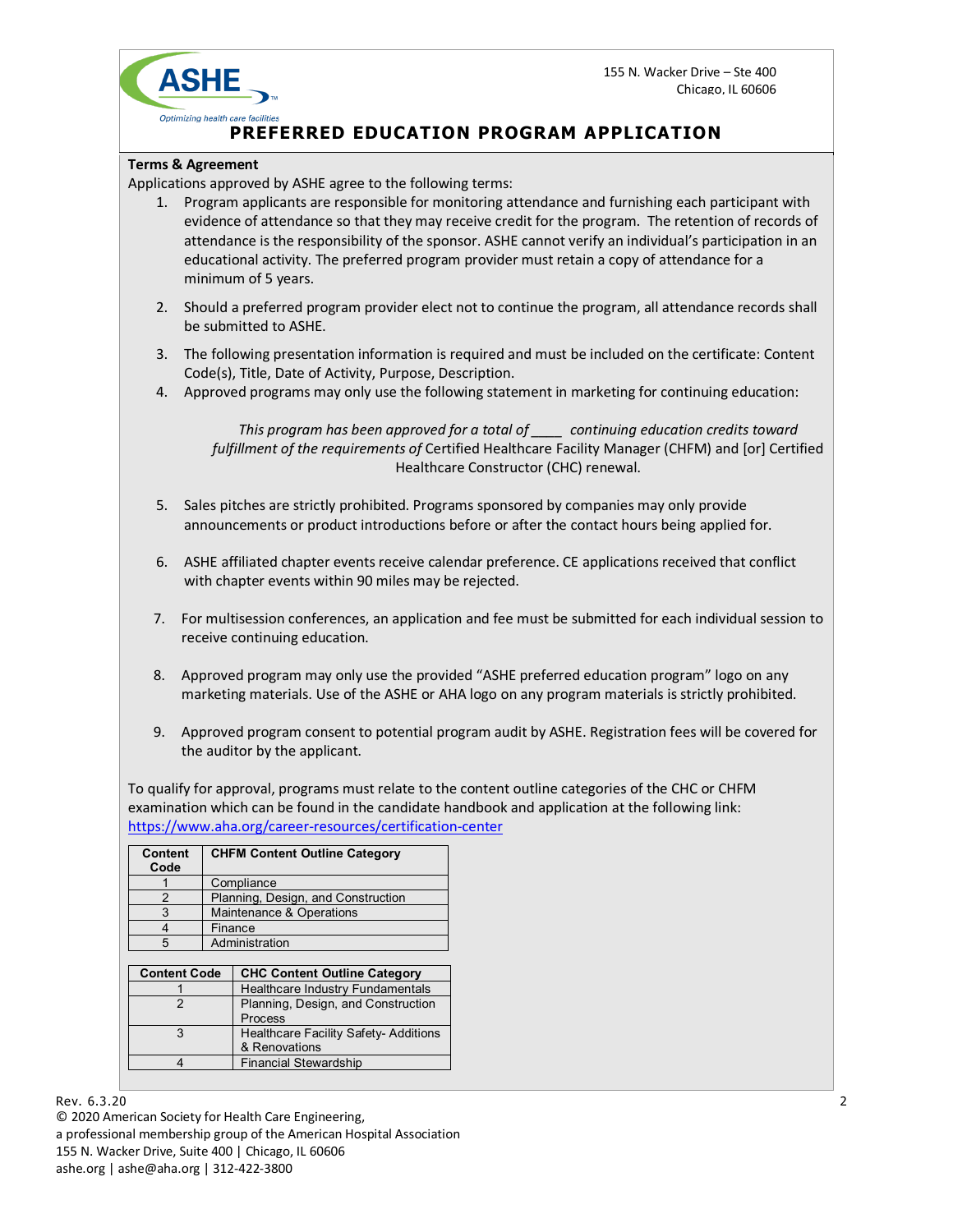

|                                                                                                                                                                                                                                                   | <b>APPLICANT INFORMATION</b>                                                             |                                                                                                                                                                                                                         |  |  |  |
|---------------------------------------------------------------------------------------------------------------------------------------------------------------------------------------------------------------------------------------------------|------------------------------------------------------------------------------------------|-------------------------------------------------------------------------------------------------------------------------------------------------------------------------------------------------------------------------|--|--|--|
| Name: Click here to enter text.                                                                                                                                                                                                                   |                                                                                          |                                                                                                                                                                                                                         |  |  |  |
| Organization: Click here to enter text.                                                                                                                                                                                                           |                                                                                          |                                                                                                                                                                                                                         |  |  |  |
| Email Address: Click here to enter text.                                                                                                                                                                                                          | Phone: Click here to enter text.                                                         |                                                                                                                                                                                                                         |  |  |  |
| Organization Address: Click here to enter text.                                                                                                                                                                                                   |                                                                                          |                                                                                                                                                                                                                         |  |  |  |
| City: Click here to enter text.                                                                                                                                                                                                                   | State: Click here to enter<br>text.                                                      | Zip Code: Click here to enter text.                                                                                                                                                                                     |  |  |  |
|                                                                                                                                                                                                                                                   | <b>EDUCATION ACTIVITY INFORMATION</b>                                                    |                                                                                                                                                                                                                         |  |  |  |
| Title of Education Activity:                                                                                                                                                                                                                      |                                                                                          |                                                                                                                                                                                                                         |  |  |  |
| Education Activity Date(s):                                                                                                                                                                                                                       |                                                                                          |                                                                                                                                                                                                                         |  |  |  |
| Program Location:                                                                                                                                                                                                                                 |                                                                                          |                                                                                                                                                                                                                         |  |  |  |
| Purpose:                                                                                                                                                                                                                                          |                                                                                          |                                                                                                                                                                                                                         |  |  |  |
| Learning Objective 1: C                                                                                                                                                                                                                           |                                                                                          |                                                                                                                                                                                                                         |  |  |  |
| Learning Objective 2:                                                                                                                                                                                                                             |                                                                                          |                                                                                                                                                                                                                         |  |  |  |
| Learning Objective 3:                                                                                                                                                                                                                             |                                                                                          |                                                                                                                                                                                                                         |  |  |  |
| Learning Objective 4:                                                                                                                                                                                                                             |                                                                                          |                                                                                                                                                                                                                         |  |  |  |
| Description:                                                                                                                                                                                                                                      |                                                                                          |                                                                                                                                                                                                                         |  |  |  |
|                                                                                                                                                                                                                                                   |                                                                                          |                                                                                                                                                                                                                         |  |  |  |
|                                                                                                                                                                                                                                                   |                                                                                          | *To qualify for approval, programs must relate to the content outline of the CHC or CHFM examination which<br>can be found in the Candidate Handbook and Application at the following link: https://www.aha.org/career- |  |  |  |
|                                                                                                                                                                                                                                                   | <b>SPEAKER BIOS</b><br>DESCRIBE EXPERTISE AND YEARS OF TRAINING SPECIFIC TO THE PROGRAM. |                                                                                                                                                                                                                         |  |  |  |
|                                                                                                                                                                                                                                                   |                                                                                          |                                                                                                                                                                                                                         |  |  |  |
|                                                                                                                                                                                                                                                   |                                                                                          |                                                                                                                                                                                                                         |  |  |  |
|                                                                                                                                                                                                                                                   |                                                                                          |                                                                                                                                                                                                                         |  |  |  |
|                                                                                                                                                                                                                                                   | <b>AGENDA</b>                                                                            |                                                                                                                                                                                                                         |  |  |  |
| Time<br>(in minutes)                                                                                                                                                                                                                              | Program Agenda Topic                                                                     | <b>Content Code</b>                                                                                                                                                                                                     |  |  |  |
|                                                                                                                                                                                                                                                   |                                                                                          | $\Box$ CHFM<br>$\Box$ CHC                                                                                                                                                                                               |  |  |  |
|                                                                                                                                                                                                                                                   |                                                                                          | $\Box$ CHFM<br>$\Box$ CHC                                                                                                                                                                                               |  |  |  |
|                                                                                                                                                                                                                                                   |                                                                                          | $\Box$ CHFM<br>$\Box$ CHC                                                                                                                                                                                               |  |  |  |
| Event/Course Website: Click here to enter text.<br>resources/certification-center<br>Speaker 1:<br>Speaker 2:<br>Speaker 3:<br>Click here to enter text.<br>Click here to enter text.<br>Click here to enhhter text.<br>Click here to enter text. |                                                                                          | $\Box$ CHFM<br>$\square$ CHC                                                                                                                                                                                            |  |  |  |